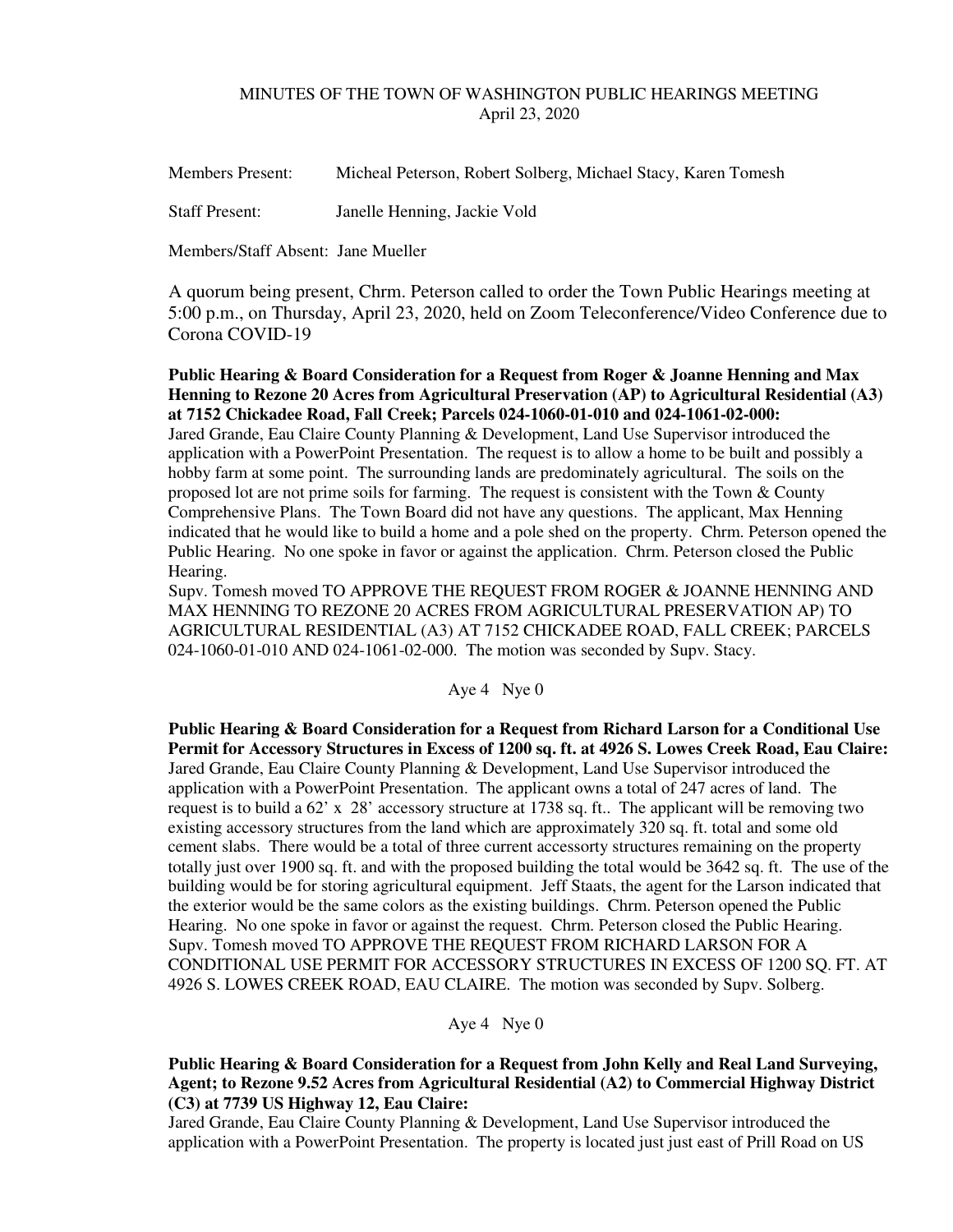Highway 12. The request is to divide the parcel into two lots; Lot 1 has a home on it and would be rezoned to Residential Homes (RH) and Lot 2 would be Commercial Highway District (C3). The Future Land Use Map designation for this area is Rural Commercial. Even though the Future Land Use does not show this as RH, knowing there is an existing home on the property and the intent is to divide off with as minimal land as possible with the existing conditions; this is a practice that has been exercised with previous requests. The Staff Report lists findings in favor and against the application, without a recommendation. An easement off of Prill Road would be utilized to access Lot 2. There is access off of Highway 12 that the WI DOT would allow access for both lots; which would meet the County Code for approved access. The applicant has stated that his plan would be to access Lot 2 from the easement on Prill Road. Chrm. Peterson asked about what the State has said about the request, why the County does not want uniformed boundaries, access off of Prill Road should be 66 ft. He also stated he does not want to rezone without knowing what the proposed use will be. Jared Grande stated the applicant has had discussions with WI DOT regarding shared access off of Highway 12; which would be required for the Certified Survey Map. The irregular lot configuration is due to the existing house on the parcel and allowing access to both lots. The access off Prill Road is an easement not a road; the owner would be choosing to use this with approval from the Town.

Supv. Tomesh asked about spot zoning with the RH designation surrounded by C3. Due to the existing residence on the property, the County has in the past approved such a request. Supv. Tomesh asked several other questions regarding the zoning.

The applicant, John Kelly owns Chippewa Valley Growers to the north; indicated he does not currently have plans for the property. He met with the Town Administrator and County Staff after he purchased the property to discuss his options. The C3 zoning is in line with the Future Land Use Map and surrounding properties are all commercial.

Chrm. Peterson stated the Town has not historically approve rezonings without knowing what the use will be. Board and Staff made several comments and asked questions of the applicant.

Chrm. Peterson opened the Public Hearing.

Jeremy Skaw, Real Land Surveying stated the irregular Lot does meet the County Code. There are 17 parcels along Highway 12 that are zoned C3 and fits the Town Future Land Use Map. The access off Prill is an easement from John Kelly's property with the intent to serve Lot 2 but the official access required by WI DOT would be off Highway 12.

Mark Gardner, 7731 Prill Road - owns the property to the south of the proposed request. Concerned with potential noise, lights, and not knowing the intended use would be of the C3 zoning.

Chrm. Peterson closed the Public Hearing. The Board members discussed the request at length. County Staff did not make a recommendation for or against the application.

Supv. Tomesh moved TO APPROVE THE REQUEST FROM JOHN KELLY AND REAL LAND SURVEYING, AGENT; TO REZONE 7.01 ACRES FROM AGRICULTURAL RESIDENTIAL (A2) TO COMMERCIAL HIGHWAY DISTRICT (C3) AND 1.63 ACRES TO RESIDENTIAL HOME RH) WITH THE CONTINGENCY THAT THE OWNER WORK WITH EAU CLAIRE COUNTY ON AN ACCESS EASEMENT ON THE SOUTHSIDE OF THE PROPERTY AT 7739 US HIGHWAY 12, EAU CLAIRE. The motion was seconded by Supv. Solberg. Motion is denied due to tie vote.

# Aye 2 Nye 2

# **Public Hearing & Board Consideration for a request from Maurice Minnefield Holdings LLC; Applicant, Josh Sundquist, Agent; for a Conditional Use Permit to Amend CUP 2013-07 due to Substantial Modification to the Site Plan at 4666 Markgraff Road, Fall Creek:**

Jared Grande, Eau Claire County Planning & Development, Land Use Supervisor introduced the application with a PowerPoint Presentation. The request is to amend an existing Conditional Use Permit. The owner is looking at rebuilding part of the home and adding a substantial addition. The site plan was reviewed showing the existing home and the changes proposed. A studio cottage industry is operated from the home; employees proposed to be a maximum of five. Staff recommends approval of the request with the conditions outlined in their report.

Josh Sundquist noted that the north portion of the house would be taken down, not the entire home. There are no changes to the existing business.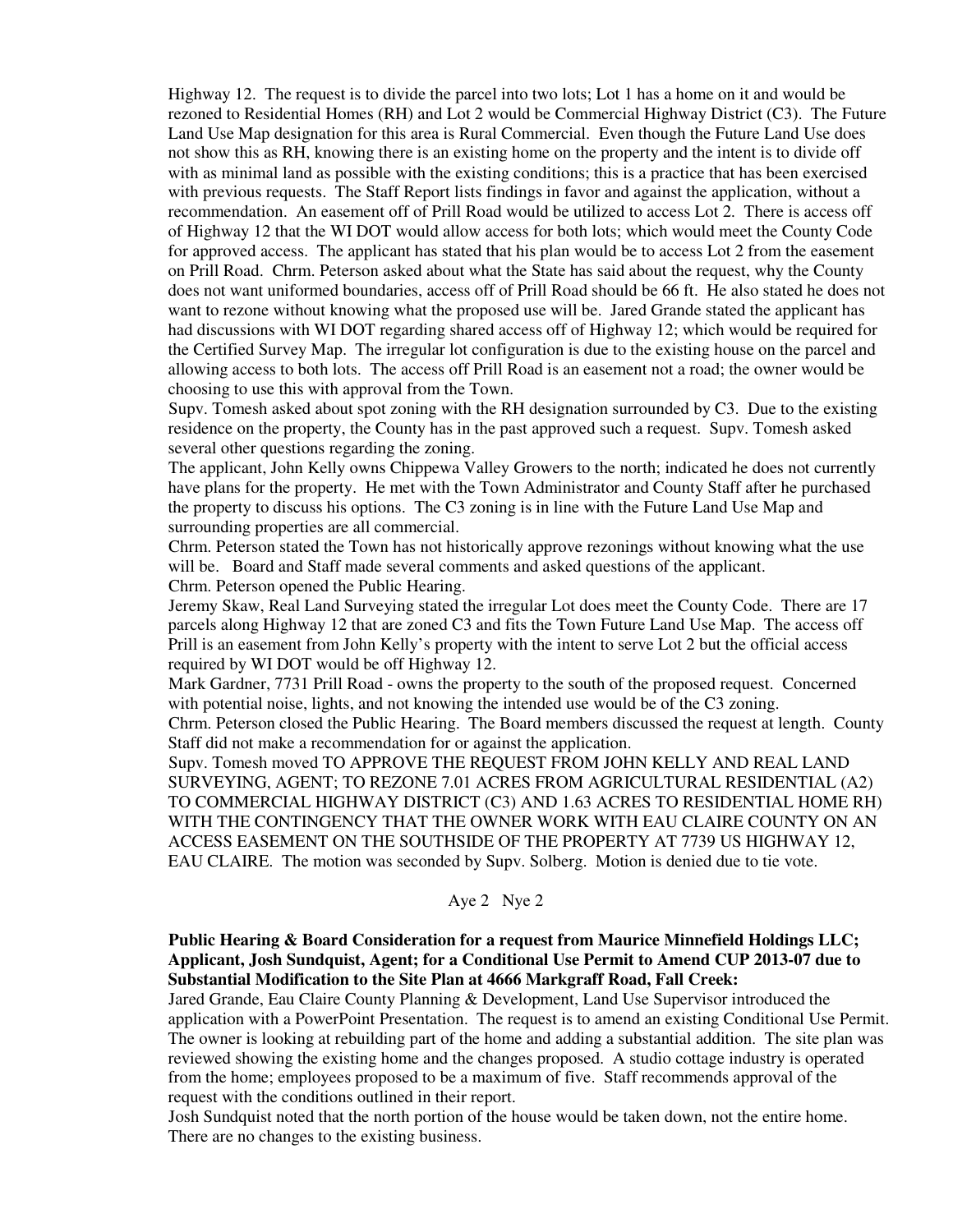Chrm. Peterson opened the Public Hearing. No one spoke in favor or opposition to the request. Chrm. Peterson closed the Public Hearing.

Supv. Tomesh moved TO APPROVE THE REQUEST FROM MAURICE MINNEFIELD HOLDINGS LLC; APPLICANT, JOSH SUNDQUIST, AGENT; FOR A CONDITIONAL USE PERMIT TO AMEND CUP 2013-07 DUE TO SUBSTANTIAL MODIFICATION TO THE SITE PLAN AT 4666 MARKGRAFF ROAD, FALL CREEK. The motion was seconded by Supv. Solberg.

# Aye 4 Nye 0

# **Public Hearing & Board Consideration for a Request from Daniel & Regina Mauer to Rezone 1.48 acres from Rural Residential (RH) to Commercial (C1) at 6420 Hart Road, Eau Claire:**

Jared Grande, Eau Claire County Planning & Development, Land Use Supervisor introduced the application with a PowerPoint Presentation. C1 is the Neighborhood Business District. The intent for the zoning is allow the building of a 3-Plex Multifamily structure on this property. The history of the property and the prior requests were discussed. Rural Commercial is the designation in the Comprehensive Plan. The concept plan of the proposed building, access, storm water pond, two proposed driveways and screening were shown. The structure would be on a slab without a basement. Staff does recommend approval of the request.

Daniel Mauer, indicated that a 3-Plex for handicapped, disabled, and elderly would be a good fit for the property and is what they intend to build if the rezoning is approved.

Chrm. Peterson opened the Public Hearing.

Dustin Von Ruden, 4206 Heartland Road – owns lot in the Willow Creek subdivision. Opposes the rezoning going from Residential to Commercial; concerned with other potential uses if the rezoning is approved. Jared Grande indicated that C1 is the only option for such a development without City water and sewer services available.

Justin Greenawald, 6454 Hart Road – lives next door to the proposed development. Concerned with the C1 zoning surrounded by Residential zoning.

Cynthia Cramer, 3405 Creekside Court – opposed to the rezoning due to concerns of possible other potential commercial uses.

Jaynee Wewerka, 4650 S. Oakwood Hills Pkwy – in the process of building a home at 3454 Creekside Court. Opposed to the rezoning not necessarily the 3-Plex.

Grant Wewerka, 4650 S. Oakwood Hills Pkwy – owns lot directly behind the applicant's lot. Opposed to the rezoning without knowing the applicant's true intent on the use.

Bruce Scherlin, owns lot on Creekside Court – opposed to the C1 zoning.

Regina Mauer, as the property owner they have made investments in fees, architecht drawings, etc. and plan to go ahead with the 3-Plex on the property if this is approved.

Chrm. Peterson closed the Public Hearing. The Board discussed the proposed rezoning and asked questions of Jared Grande.

Admin. Henning indicated that Hart Road will not support a commercial business with medium or high traffic counts as discussed previously. The property is limited to what could be proposed and the 3-Plex would fit in the low traffic count.

Supv. Solberg moved TO APPROVE THE REQUEST FROM DANIEL & REGINA MAUER TO REZONE 1.48 ACRES FROM RURAL RESIDENTIAL (RH) TO COMMERCIAL (C1) AT 6420 HART ROAD, EAU CLAIRE. The motion was seconded by Supv. Stacy.

Aye 4 Nye 0

#### **Public Hearing & Board Consideration for a Request from Daniel & Regina Mauer for a Conditional Use Permit to Build a New 3-Plex Multifamily Home in a Proposed C1 District at 6420 Hart Road, Eau Claire:**

Jared Grande, Eau Claire County Planning & Development, Land Use Supervisor introduced the application with a PowerPoint Presentation. All necessary permits would need to be obtained from the various jurisdictions. Staff does recommend approval with the conditions outlined in their report. Screening of the property with a staggered layer of trees is recommended by Staff to provide a dense